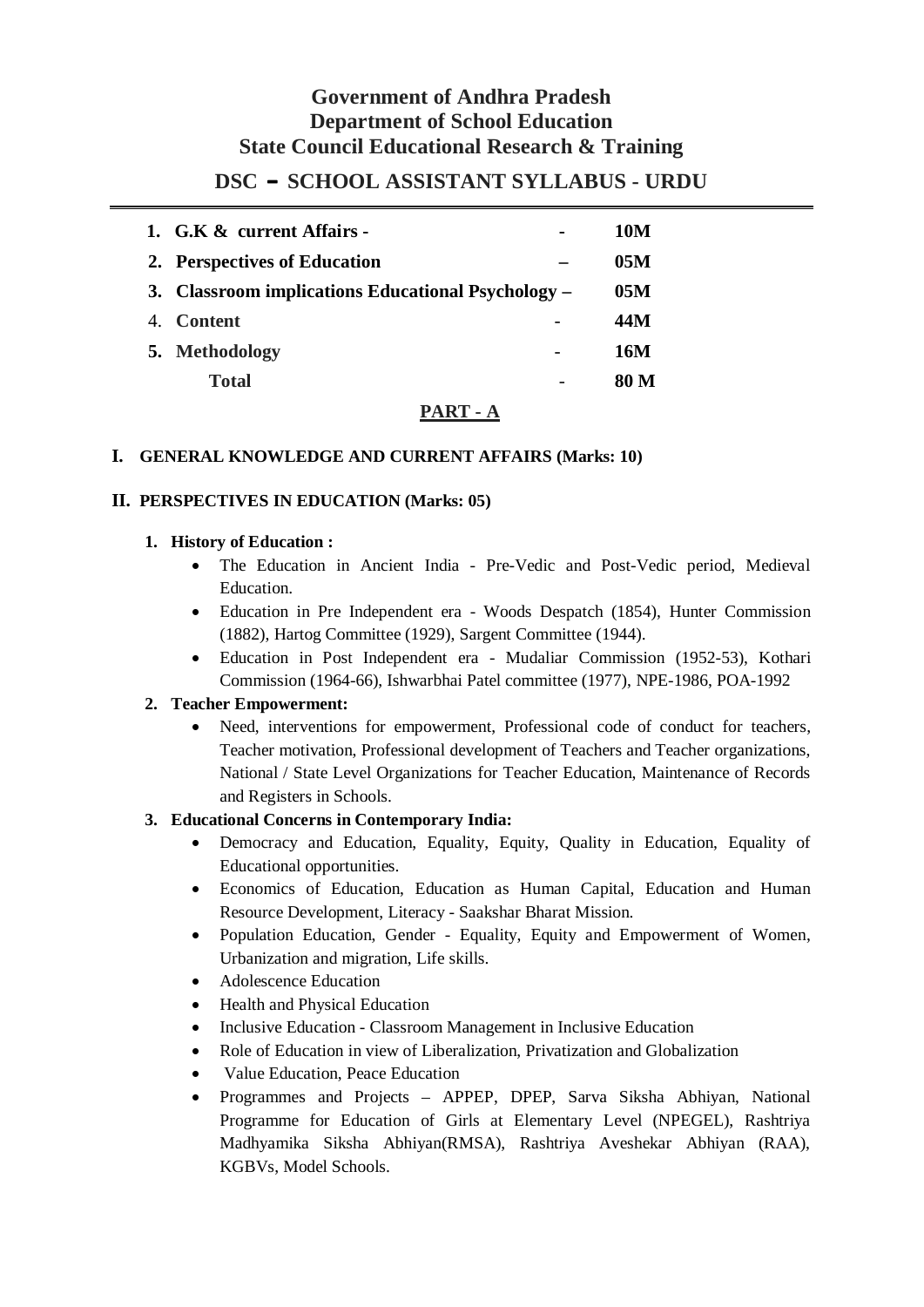- Incentives and special provisions Mid Day Meals, Free Books, Scholarship, Awards, Welfare Hostels, Transportation.
- x Current Trends in Education Badi pelusthondi, Badi ki Vasta, Mavuru Mana Badi, Vidyanjali, Swacha Patasala, Inspire, Kalavutsav.
- **4. Acts / Rights:** 
	- Right of Children to Free and Compulsory Education Act 2009
	- $\bullet$  Right to Information Act 2005
	- $\bullet$  Child Rights
	- $\bullet$  Human Rights.
- **5. National Curriculum** Framework, 2005: Perspective, Guiding Principles, Learning and Knowledge, Teaching Learning Process, Assessment, Systemic Reforms.

### **III.Classroom implications Educational Psychology – 05Marks**

- 1. **Individual differences:** Inter and intra individual differences, meaning, nature and theories of intelligence with special emphasis to multiple intelligence, IQ, assessment of intelligence, EQ, Creativity. Attitude, Aptitude, Interest, Habit and its Influence on Intelligence – Class room implementation.
- 2. **Learning:** Theories and approaches of learning, learning curves, Factors, Phases, Dimensions of learning, Types of learning, Transfer of learning. Memory, Forgetting, Learning and assessment– Class room implementation.
- 3. **Personality:** Nature, characteristics and theories of personality, factors of Personality, Assessment of Personality, Mental health, Adjustment, Stress – nature, Symptoms and management. Emotional intelligence, Management of emotions – Class room implementation.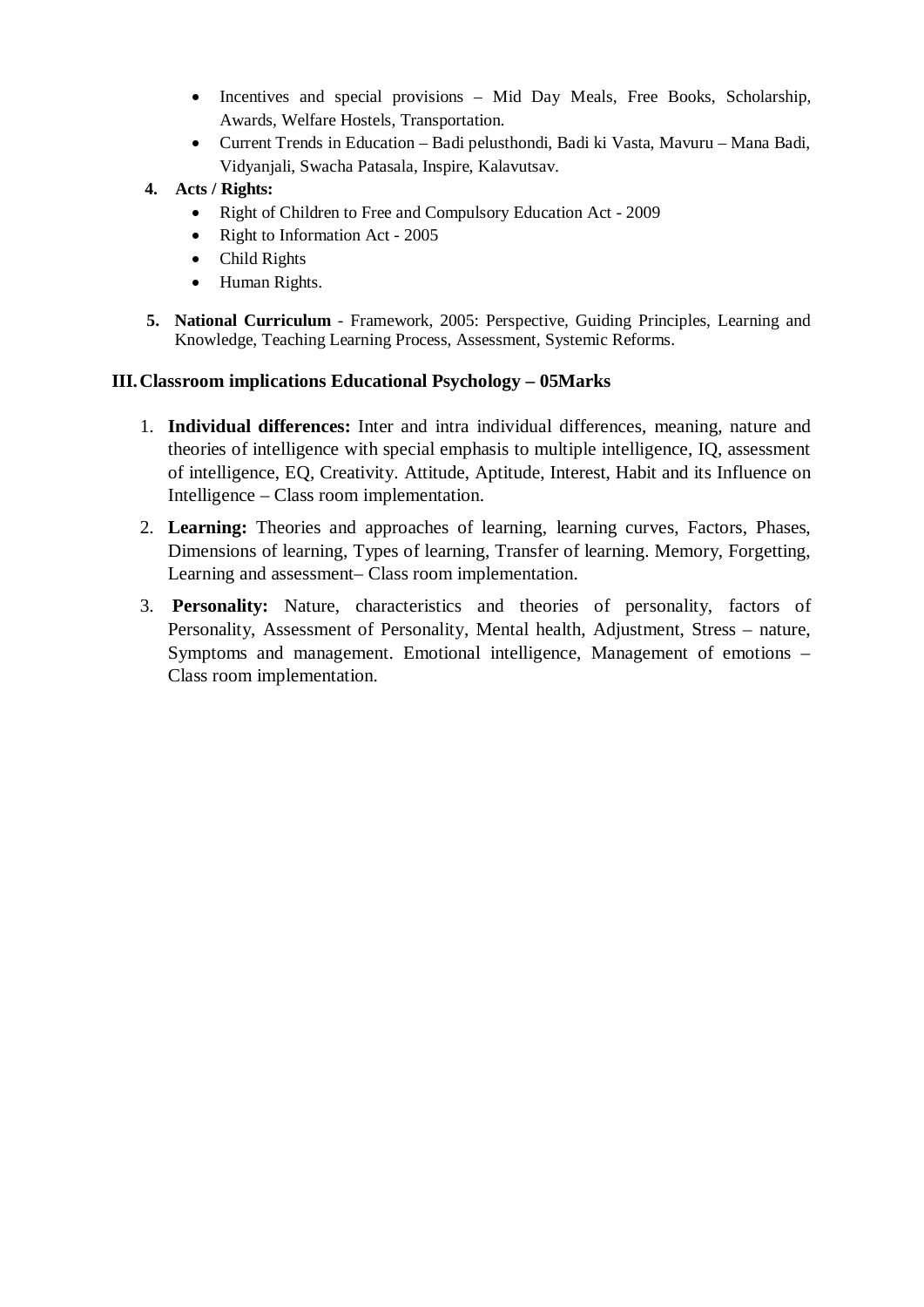#### **PART – B**

#### **IV. CONTENT (44 MARKS)**

۔<br>- کیابوں میں موجود مضامین <u>۔</u> A ) ۔ شعراء و ادباء کی سوانح حیات ، ادنی کارنامے اور ان کے گرداروں کا حائزہ ۔ B ) - تعانف ، اساق کے مرکزی خلالت  $U^{\frac{1}{2}}U^{\frac{1}{2}}=C$ ال لفظيات : \_  $\ddot{\mathcal{C}}^{\bullet} = (A$ B ) - مترادفات  $\mathfrak{c}^*$  ;  $\mathfrak{c}$  $20.21$  - 15 E ) - اضداد  $-$  کادرے  $F$ G ) ۔ کہاوتیں ۔ III - زب<mark>ان</mark> شای :-A ) - مركب الفاظ B) ۔ علم عروض C ) - متضاد الفاظ D) ۔ بھلے کی قشمیں ، ایٹی نوعیت کے اعتبار ہے فعل کی قشمیں ۔ ۔<br>۱۷ ۔ اردو زبان کی تاریخ :۔ B) - زبان کی ابتدا اور مخلف نظریات C ) - اقسام زبان D) \_ ہندوستانی دستور اور آندھراپردیش میں اردو کا مقام و موقف۔  $\frac{d}{dx}$  = (A - V B) \_ رموزو ادقاف D) - سنعتیں  $\sqrt{2!} \leq \sqrt[4]{r}$  (E علم اعداد  $-(F)$ G ) - عمرار لفظي ا) - تذکیر و تائیٹ ل)۔ فعل فاعل مفعول